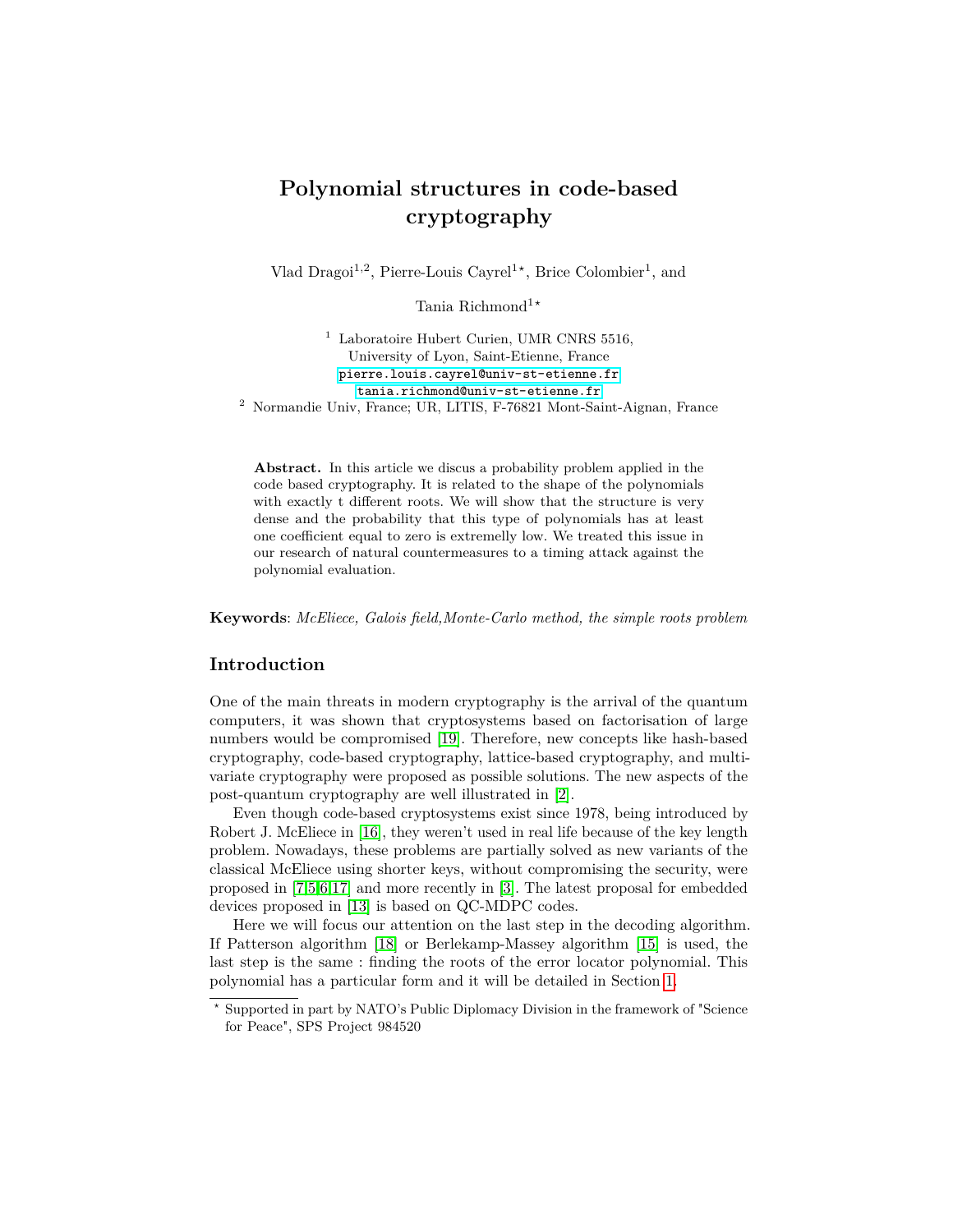McBits [\[3\]](#page-10-1) is the latest implementation and uses some new algorithms in order to provide a fast constant-time decoding. Other existing implementations like: HyMes [\[7\]](#page-11-2), CCA2-secure variant of McEliece [\[8\]](#page-11-9), QD for embedded devices [\[11\]](#page-11-10), Low-reiter [\[12\]](#page-11-11), CFS [\[14\]](#page-11-12), MicroEliece [\[10\]](#page-11-13) use the mentioned decoding algorithms and manipulate the type of polynomials treated in this paper.

### **Our contribution**

We will provide an answer the following problem :

What is the probability that all the coefficients of a monic polynomial  $P(X)$ of degree *t* with *t* distinct roots over  $\mathbb{F}_{2^m}$  are different from zero ?

Thefinal probability will be bounded by theoretical and experimental results. We will show how this result can be used in the context of side-channel attacks against the McEliece cryptosystem.

As shown, this problem has a direct application in code-based cryptography but it could be also usefull in many other scientific fields e.g. those where error correcting codes are used.

### **Organization of the paper**

In Section [1,](#page-1-0) we give the required notations and some definitions and properties for the Goppa codes. The Section [2](#page-2-0) details the simple roots problem and give the theoretical approach. We provide in Section [3](#page-8-0) the experimental results. Section [4](#page-9-0) shows how to apply this result and we wonclude in Section [5.](#page-10-2)

## <span id="page-1-0"></span>**1 Preliminaries**

### **1.1 Notations**

We will use the following notations :

- The partial permutations  $\mathcal{A}_n^k = n(n-1)\dots(n-k+1)$ .
- The Galois field  $\mathcal{L} : \mathbb{F}_{2^m} = \{0, 1, \alpha, \alpha^2, \dots, \alpha^{n-2}\}\$
- Let  $P(x)$  be a monic polynomial of degree t over  $\mathcal L$  with t distinct roots  $a_i$ :

$$
P(x) = x^{t} + S_{t-1}^{t} x^{t-1} + S_{t-2}^{t} x^{t-2} + \dots + S_{2}^{t} x^{2} + S_{1}^{t} x + S_{0}^{t}
$$

where the coefficients  $S_i \in \mathbb{F}_q^m$  correspond to :

$$
S_{t-1}^{t} = \sum_{i=1}^{t} a_i, \qquad S_{t-2}^{t} = \sum_{\substack{i=1,j=1 \ i \neq j}}^{t} a_i a_j, \qquad \dots
$$

$$
S_1^{t} = \sum_{\substack{j=1 \ i \neq j}}^{t} \prod_{\substack{i=1 \ i \neq j}}^{t} a_i, \qquad S_0^{t} = \prod_{i=1}^{t} a_i.
$$

• The subset of all roots for a given polynomial  $\mathcal{R}_{f(x)} = \{ a_i \mid f(a_i) = 0 \}.$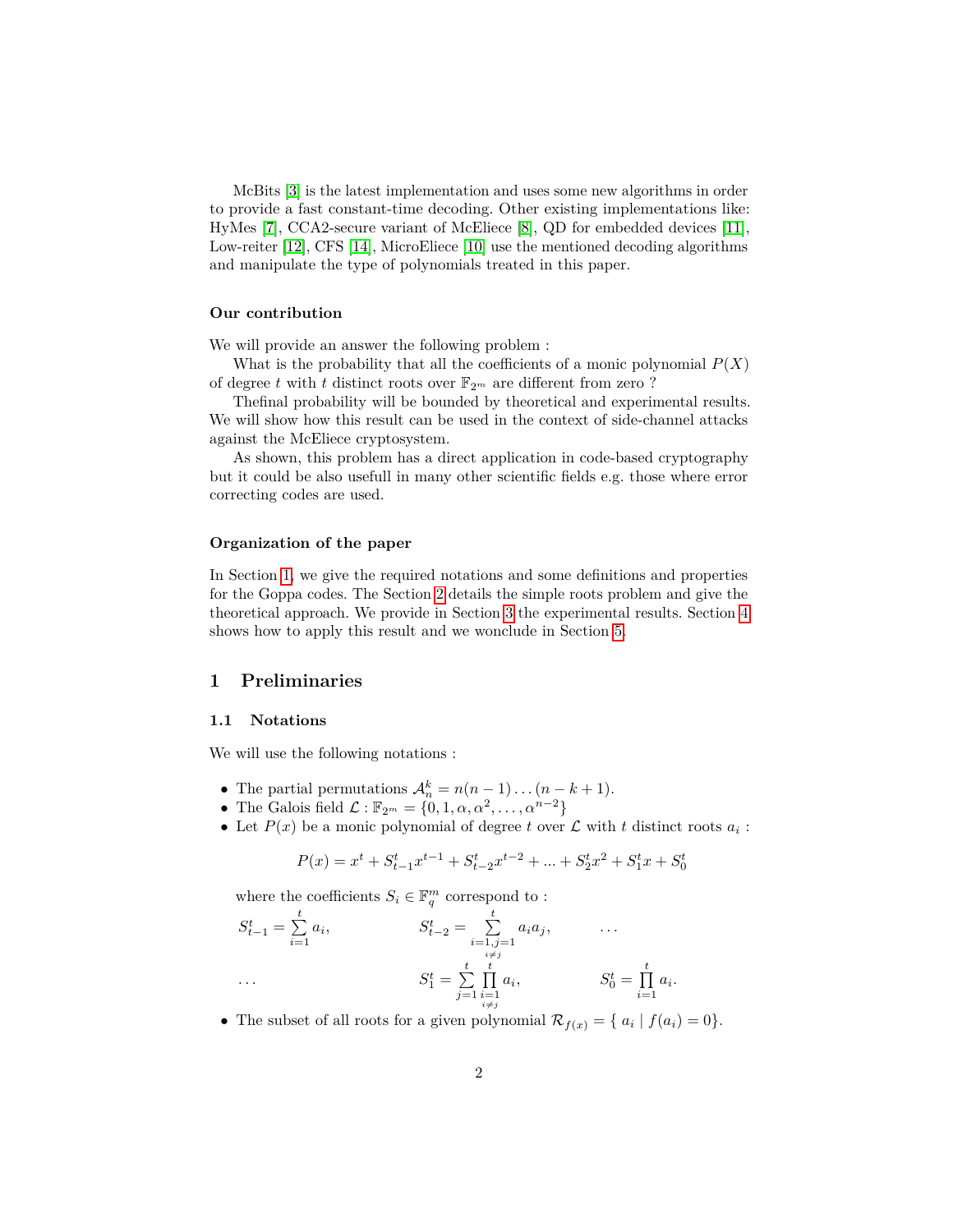#### **1.2 Goppa codes**

*Definition :*

The Goppa code  $\Gamma(\mathcal{L}, g)$  consists of all vectors  $c = (c_0, c_1, \ldots c_{n-1})$  over  $\mathbb{F}_q$ such that  $S_c(x) \equiv 0 \mod g(x)$ . Here  $g(x)$  is a polynomial over  $\mathbb{F}_{2^m}$  and  $\mathcal{L} =$  $\{\alpha_0, \alpha_1, \ldots, \alpha_{n-1}\}\$ a subset so that  $g(\alpha_i) \neq 0$  for all  $i = 0 \ldots n-1$ .  $S_c(x) =$ *n*<sup>−1</sup><br>∑ *i*=0 *c*<sup>*i*</sup></sup> *x*−*α<sub><i>i*</sub></sub> is called the syndrome of *c* and  $\mathcal{L}$  the support of the Goppa code. The syndrome polynomial  $S_c(x)$  satisfies the following property :

$$
\mathcal{S}_c(x) = \frac{\omega(x)}{\sigma(x)} \mod g(x)
$$

 $\sigma(x)$  is called the error locator polynomial :  $\sigma(x) = \prod_{k=1}^{t}$  $\prod_{i=1} (x + a_i).$  $\omega(x) = \sigma'(x)$  for binary Goppa codes.

# <span id="page-2-0"></span>**2 Simple roots problem**

**Problem** : Let  $P(x)$  be a monic polynomial of degree *t* with *t* distinct roots over  $\mathbb{F}_{2^m}$ .

What is the probability that all its coefficients are different from zero ?

**Proposition 1 :** This probability is independent of the primitive generator polynomial  $G(x)$  of degree *m* where  $\mathbb{F}_{2^m} = \mathbb{F}_2[x]/G(x)$ .

*Proof.* This is due to:

$$
\mathbb{F}_2[x]/G_1(x) \cong \mathbb{F}_2[x]/G_2(x) \cong \mathbb{F}_2[x]/G_3(x) \cong \dots \mathbb{F}_2[x]/G_{\mathcal{N}}(x)
$$

where  $G_i(x)$  are primitive polynomials  $\forall i \in \{1, 2, ..., \mathcal{N}\}\$  of degree = *m*. □

### <span id="page-2-1"></span>**2.1 General properties**

Let  $n = 2^m$ .

1.  $P(S_0^t = 0) = \frac{t}{n}$ 

*Proof.* If  $S_0^t = 0$  then  $0 \in \mathcal{R}_{P(x)}$ . There are *t* different positions for any possible root. We can choose any of those *t* positions for zero. ⊓⊔

2. 
$$
\mathcal{P}(S_1^t = 0 \cap S_0^t = 0) = 0
$$

*Proof.* If  $S_0^t = 0$  then  $0 \in \mathcal{R}_{P(x)}$ . So  $S_1^t = \prod^{t-1}$  $\prod_{i=1} a_i = 0$ . It means that zero is a root of order 2 of  $P(x)$  and that's impossible. □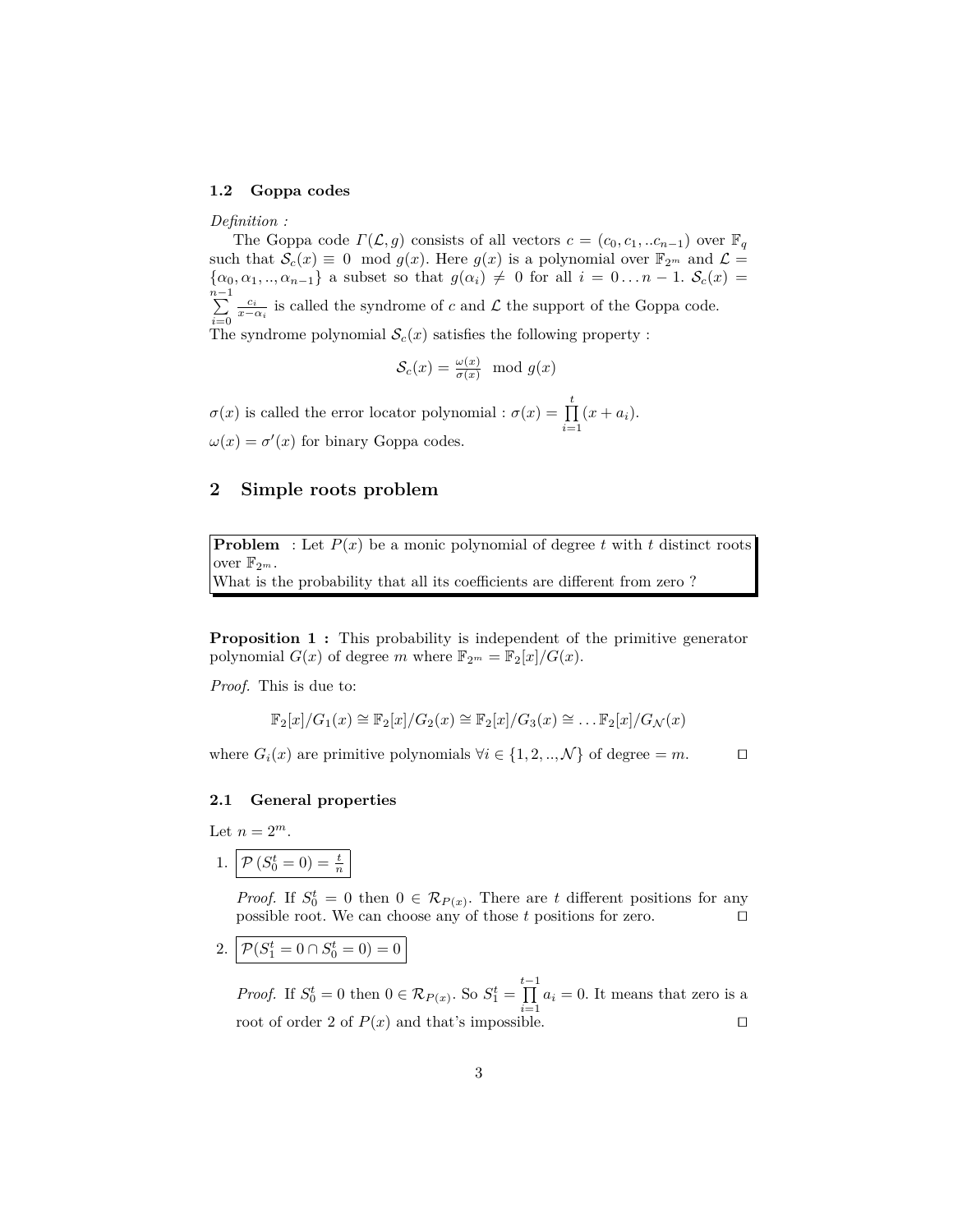3. 
$$
\mathcal{P}(S_i^t \in \mathbb{F}_{2^m} \cap S_1^t \neq 0 \cap S_0^t = 0) = \mathcal{P}(S_i^{t-2} \in \mathbb{F}_{2^m} \cap a_i \neq 0) \times \mathcal{P}(S_0^t = 0)
$$

*Proof.* If  $S_0^t = 0$  then  $0 \in \mathcal{R}_{P(x)}$  This implies that the two following events are equivalent :

$$
\{S_1^t \neq 0 \cap S_0^t = 0\} \Leftrightarrow \{S_0^{t-1} \neq 0 \cap a_t = 0\}.
$$

The only information we obtain with this event is that  $a_t = 0$  then :

$$
\mathcal{P}(S_1^t \neq 0 \cap S_0^t = 0) = \mathcal{P}(S_0^t = 0).
$$

⊓⊔

4. If 
$$
S_i^t = 0
$$
 then  $S_{i-1}^{t-1} = a_t S_i^{t-1} \quad \forall \ 0 < i < t$ 

*Proof.* The proof can easily be done by induction. Suppose that  $S_{t-1}^t = 0$ . It means that we can express  $a_t$  as :

$$
a_t = \sum_{i=1}^{t-1} a_i \Rightarrow a_t = S_{t-2}^{t-1}.
$$

If 
$$
S_{t-2}^t = 0 \Rightarrow a_t \sum_{i=1}^{t-1} a_i = \sum_{i \neq j,1}^{t-1} a_i a_j \Rightarrow a_t S_{t-2}^{t-1} = S_{t-3}^{t-1}.
$$
  
\nIf  $S_{t-3}^t = 0 \Rightarrow a_t \sum_{i \neq j,1}^{t-1} a_i a_j = \sum_{i \neq j \neq k,1}^{t-1} a_i a_j a_k \Rightarrow a_t S_{t-3}^{t-1} = S_{t-4}^{t-1}$   
\nBy induction, we obtain  $S_1^t = 0 \Rightarrow a_t S_1^{t-1} = S_0^{t-1}$ .

In the following paragraph we will give two bounds for the probability. The lower bound is very close to our experimental results (see Section [3\)](#page-8-0).

# **2.2 The bounds**

We propose a lemma concerning the last coefficient (the sum) and we observe that the probability can be bounded. We consider for  $\forall i \geq 3$  the probability  $\mathcal{P}(S_{i-1}^i=0)$ . We give a general formula with the following consideration :

### **Lemma 1 :**

\n
$$
Even\ i: \mathcal{P}(S_{i-1}^i = 0) = \sum_{k=1}^{\lfloor \frac{i-1}{2} \rfloor} (-1)^{k-1} \frac{1}{n+2k-i} + (-1)^{\lfloor \frac{i-1}{2} \rfloor - 1} \left( \frac{1}{n-3} - \frac{1}{n-2} \right)
$$
\n

\n\n $Odd\ i: \mathcal{P}(S_{i-1}^i = 0) = \sum_{k=1}^{\lfloor \frac{i-1}{2} \rfloor} (-1)^{k-1} \frac{1}{n+2k-i} + (-1)^{\lfloor \frac{i-1}{2} \rfloor - 1} \left( \frac{1}{n} - \frac{1}{n-1} \right)$ \n

We will give some simple examples and observe that the general behavior of the sum suits the formula given above. We will use induction in order to prove it.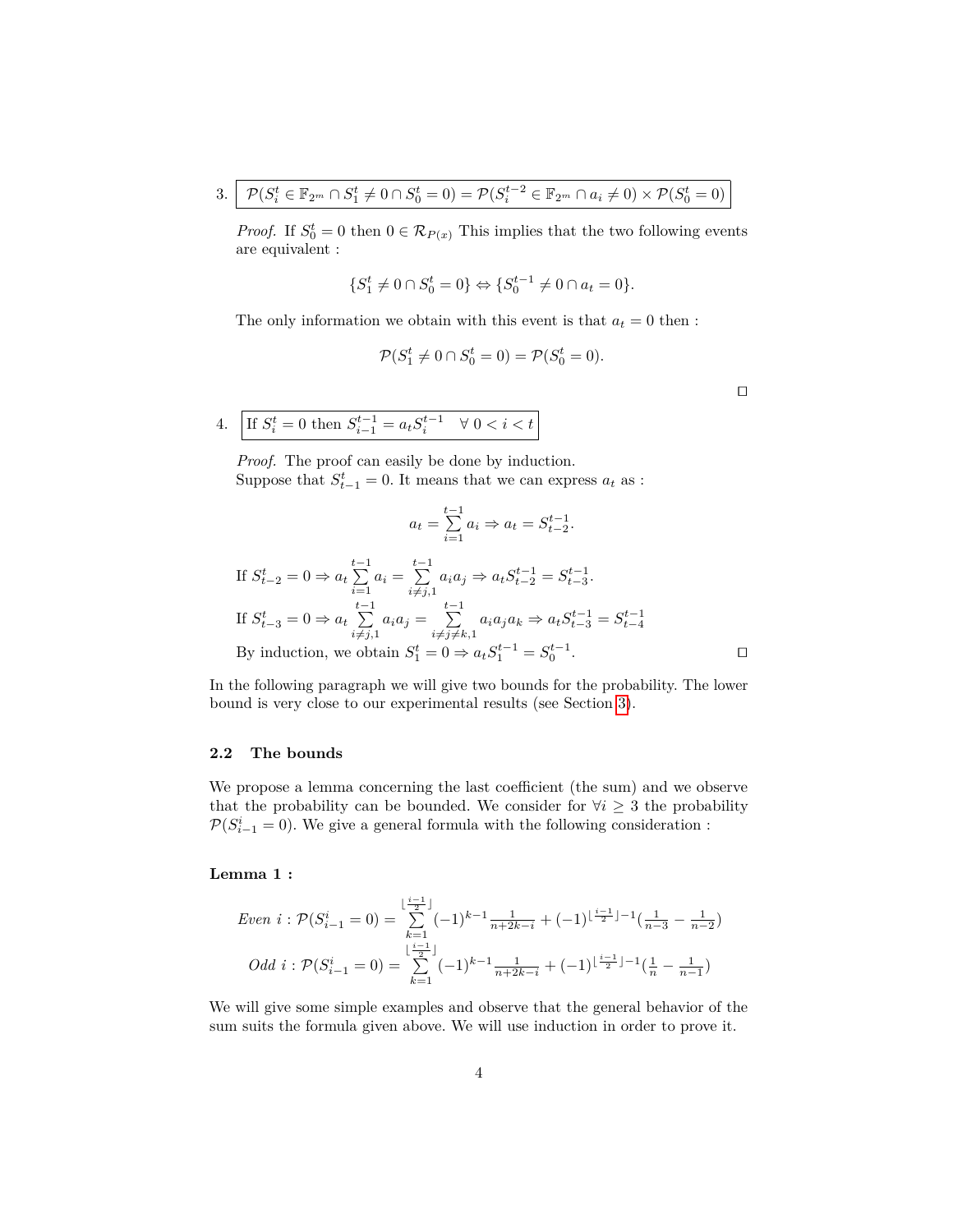*Main idea :*

• Let  $i = 3$ . The probability associated to this event is  $\mathcal{P} = \frac{A_{n-1}^2}{A_n^3} = \frac{1}{n}$ . Consider  $(a_1, a_2, a_3)$  so that  $\forall i \in \{1, 2, 3\}$   $a_i \in \mathcal{R}_{P(x)}$ . The number of all posible combinations is :  $A_n^3 = n(n-1)(n-2)$ . The number of good cases is :

$$
#{((a_1, a_2, a_3) | a_1 + a_2 + a_3 = 0} = #{((a_1, a_2, a_3) | a_1 + a_2 = a_3} = A_{(n-1)}^2 =
$$
  
(n-1)(n-2).

• Let *i* = 4. The probability is  $P = \frac{A_n^3}{A_n^4} = \frac{1}{n-3}$ . Consider  $(a_1, a_2, a_3, a_4)$  so that  $\forall i \in \{1, 2, 3, 4\}$   $a_i \in \mathcal{R}_{P(x)}$ . The number of all posible combinations is :  $\mathcal{A}_n^4 = n(n-1)(n-2)(n-3)$ . The number of good cases is :

$$
#{((a_1, a_2, a_3, a_4) | a_1 + a_2 + a_3 + a_4 = 0} = #{((a_1, a_2, a_3, a_4) | a_1 + a_2 + a_3 = a_4} = A_n^3 = n(n-1)(n-2).
$$

Is it possible that for a given  $(a_1, a_2, a_3, a_4)$  solution, the choice of  $a_4$  might cause repetitions? We know that  $a_4$  is fixed as  $a_4 = a_1 + a_2 + a_3$  and all the elements are different (because  $P(X)$  has 4 distincts roots).

**Example:** If  $a_4 = a_1$  then  $a_2 = a_3$ . But  $a_2$  and  $a_3$  must be different. So it is impossible that  $a_4 = a_1$ . Therefore we have the exact probability  $\mathcal{P} = \frac{1}{n-3}$ • Let  $i=5$ 

If  $a_2 \neq a_3 \neq a_4 \neq a_2$  then the event related to  $a_1 + \cdots + a_5 = 0$  has the following form:

$$
\mathbf{0} \{s = \sum_{i=1}^{5} a_i = 0\} = \{s = 0 \cap a_1 = a_5\} \cup \{s = 0 \cap a_1 \neq a_5\}
$$

The event  $\{s = 0 \cap a_5 = a_1\}$  was treated in the case  $i = 3$ . So  $\mathcal{P}(\{s = 0 \cap a_5 = a_1\})$  $a_1$ }) =  $\frac{1}{n}$ .

The event  $\{s=\sum_{i=1}^5$  $\sum_{i=1} a_i = 0$ } has the following probability:

$$
\mathcal{P}(\lbrace s = \sum_{i=1}^{5} a_i = 0 \rbrace) = \frac{n(n-1)(n-2)(n-3)}{n(n-1)(n-2)(n-3)(n-3)} = \frac{1}{n-3}
$$

Finally we obtain the probabillity  $\mathcal{P} = \frac{1}{n-3} - \frac{1}{n}$ .

For  $i \in 6, 7, 8$  we will only give the final result. The idea and the calculus are the same as for the explained cases.

- Let  $i = 6$  the probabillity is :  $P = \frac{1}{n-4} \frac{1}{n-3}$ .
- Let *i* = 7 the probabillity is :  $P = \frac{1}{n-5} (\frac{1}{n-3} \frac{1}{n}).$
- Let  $i = 8$  the probabillity is :  $P = \frac{1}{n-6} (\frac{1}{n-4} \frac{1}{n-3})$ .

*Proof.* By induction :

• For the *even* case : The hypothesis is satisfied for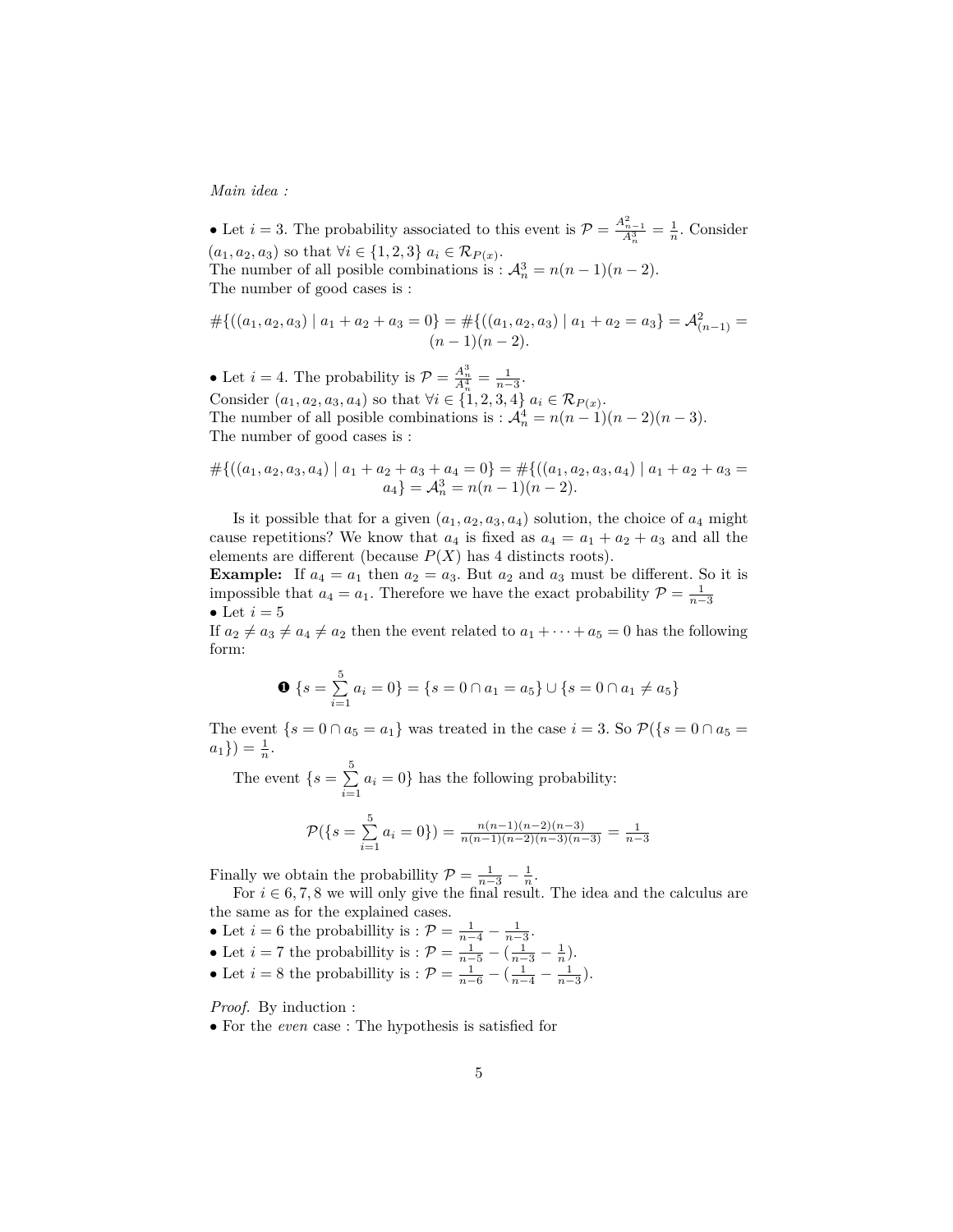$$
i = 4
$$
 as we have  $\mathcal{P}(S_3^4 = 0) = \frac{1}{n-3}$ .

Suppose that  $i = 2p$  and

$$
\mathcal{P}(S_{2p-1}^{2p} = 0) = \sum_{k=1}^{\lfloor \frac{2p-1}{2} \rfloor} (-1)^{k-1} \frac{1}{n+2k-2p} + (-1)^{\lfloor \frac{2p-1}{2} \rfloor - 1} \left( \frac{1}{n-3} - \frac{1}{n-2} \right).
$$

We will search the  $\mathcal{P}(S_{2p+1}^{2p+2} = 0)$ 

As before we distinguish the case where  $a_{2p} = a_1$  and the case where  $a_{2p} \neq a_1$ ( the general case in  $\bullet$ ).

So we have  $\mathcal{P}(S_{2p+1}^{2p+2} = 0) + \mathcal{P}(S_{2p-1}^{2p} = 0) = \frac{1}{n-2p}$ <br>We finally obtain :

$$
\mathcal{P} = \frac{1}{n-2p} - \left[ \sum_{k=1}^{\lfloor \frac{2p-1}{2} \rfloor} (-1)^{k-1} \frac{1}{n+2k-2p} + (-1)^{\lfloor \frac{2p-1}{2} \rfloor - 1} \left( \frac{1}{n-3} - \frac{1}{n-2} \right) \right] =
$$

$$
\sum_{k=1}^{\lfloor \frac{2p+1}{2} \rfloor} (-1)^{k-1} \frac{1}{n+2k-(2p+2)} + (-1)^{\lfloor \frac{2p+1}{2} \rfloor - 1} \left( \frac{1}{n-3} - \frac{1}{n-2} \right)
$$

• For the *odd* case on can easilly use the same proof. Asymptotically,  $\mathcal{P} \approx \frac{1}{n-i+2}$ . □

### **Lemma 2 :**

$$
\mathcal{P}(S_i^t = 0) \approx \mathcal{P}(S_{t-1}^t = 0) \,\forall i \in \{1, 2, ..., t-2\}
$$

*Proof.* Using properties 3 and 4 from [2.1](#page-2-1) we get :

$$
S_i^t=0 \Rightarrow S_{i-1}^{t-1}=a_tS_i^{t-1} \quad \forall \; 0
$$

So we have all the possible choices on the first  $t-1$  elements, as for the last one it has to be defined as in the formula above. We get the same number of possible choices for  $(a_1, a_2, ..., a_t)$  as in the case  $S_{t-1}^t = 0$ . □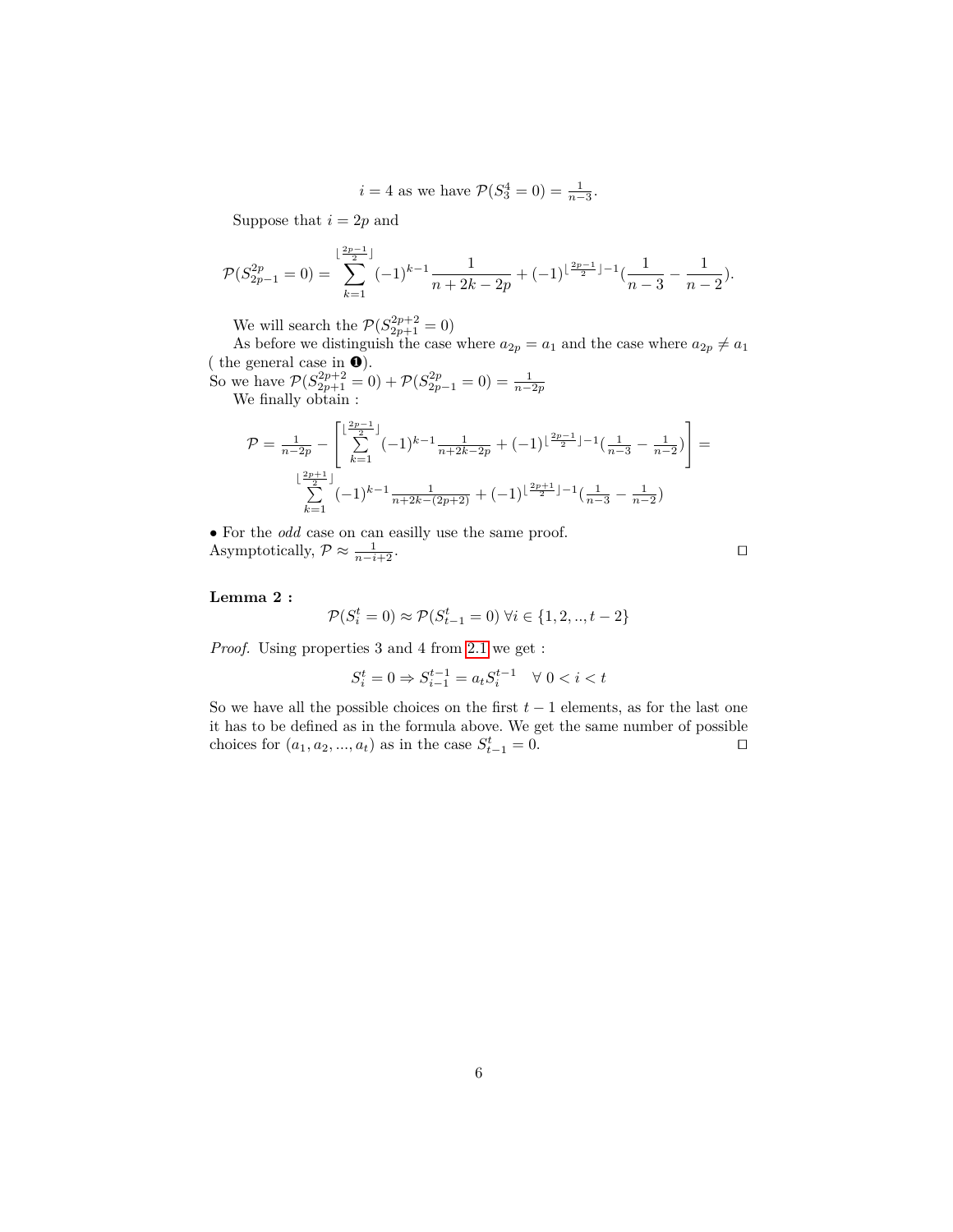**Proposition 2 :** For a given polynomial with *t* different roots the probability that all coefficients are different from zero can be bouded by the two following quantities :

The two bounds:  $1 + f(n,t) - \left[\frac{t}{t}\right]$  $\left[\frac{t}{n} + (t-1)\mathsf{ub}\right] \leq \mathcal{P}(\mathsf{b})$  $t-1$   $\bigcap$ *i*=0  $S_i^t \neq 0$ ) ≤ 1 + *f*(*n, t*) –  $\frac{t}{n}$  $\left[\frac{t}{n} + (t-1) \mathsf{lb}\right]$ 

*Proof* From **Lemma 1** we have :

$$
\mathcal{P}(S_{t-1}^t = 0) = \frac{1}{n-t+2} - \frac{1}{n-t+4} + \frac{1}{n-t+6} - \frac{1}{n-t+8} + \frac{1}{n-t+10} + \dots
$$

So :

$$
\mathsf{lb} \leq \mathcal{P}(S_{t-1}^t = 0) \leq \mathsf{ub}
$$

where

$$
\mathsf{lb} = \frac{1}{n-t+2} - \frac{1}{n-t+4}
$$

and

$$
ub = \frac{1}{n-t+2} - \frac{1}{n-t+4} + \frac{1}{n-t+6}
$$

Using property 1 from [2.1](#page-2-1) we have  $P(S_0^t = 0) = \frac{t}{n}$ . From **Lemma 2** we can approach

$$
\mathcal{P}(S_i^t = 0) \approx \mathcal{P}(S_{t-1}^t = 0) \,\forall i \in \{1, 2, ..., t-2\}
$$

We will be able to approach the sum :

$$
\sum_{i=0}^{t-1} \mathcal{P}(S_i^t = 0) \approx \mathcal{P}(S_0^t = 0) + (t-1)\mathcal{P}(S_{t-1}^t = 0)
$$

Givind the bounds for the sum it becomes a simple task :

$$
\frac{t}{n} + (t-1) \times \mathsf{lb} \le \sum_{i=0}^{t-1} \mathcal{P}(S_i^t = 0) \le \frac{t}{n} + (t-1) \times \mathsf{ub}
$$

Finally :

$$
\mathcal{P}(\bigcap_{i=0}^{t-1} \{ S_i^t \neq 0 \}) = 1 - \mathcal{P}(\exists i \ S_i^t = 0)
$$

**Notation :**  $f(n, t)$  represents the sum of the probabilities associated to all the possible intersections between  $S_i^t$   $\forall i$  so that at least two coefficients equal zero.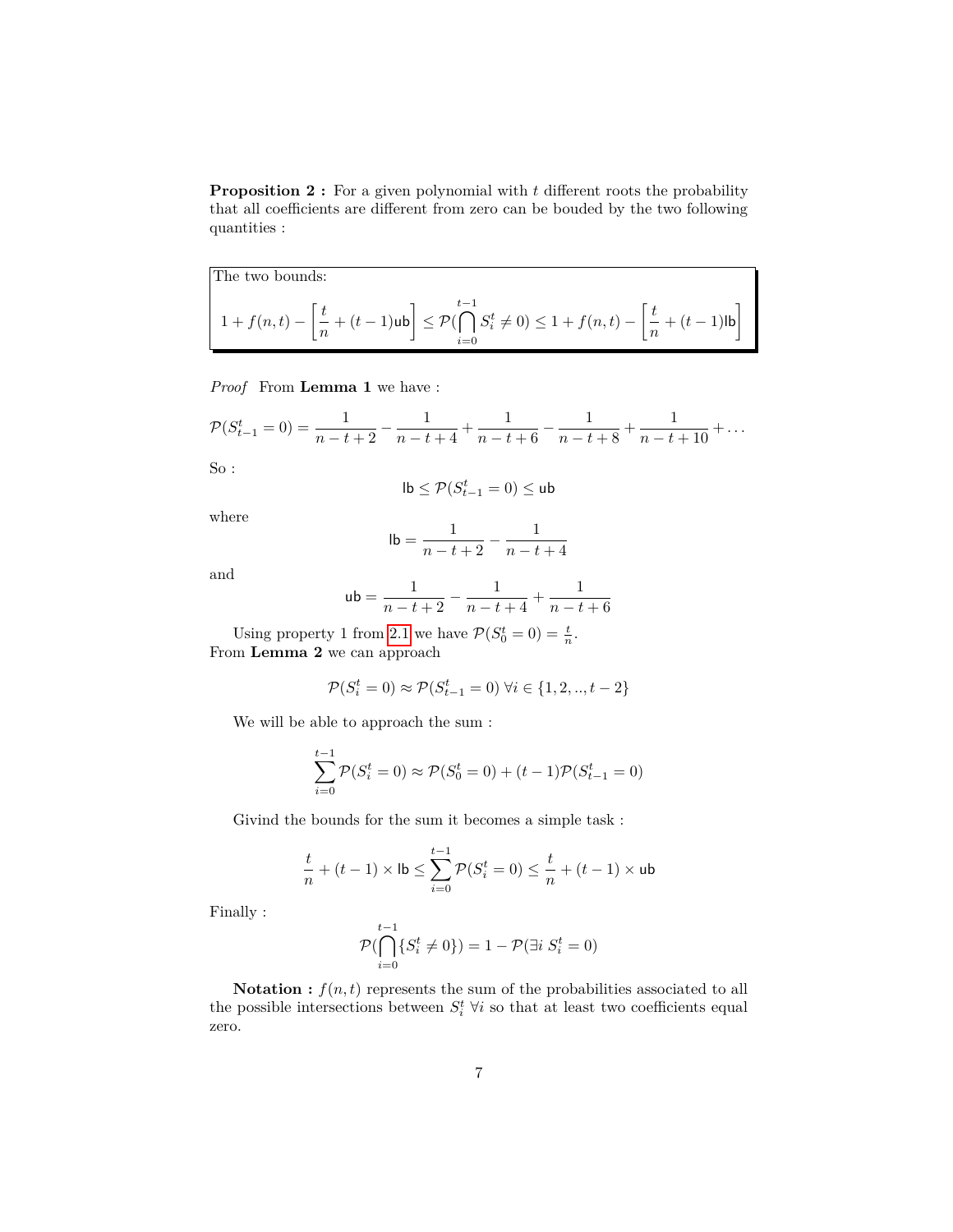*Example for*  $t = 3$  *:* 

$$
\{S_0^3 = 0\} = \bigcup \{S_0^3 = 0, S_1^3 \in \{0, \neq\}, S_2^3 \in \{0, \neq\} \}
$$

We have the same relation for  $S_1^3$  and  $S_2^3$ . So all the possible combinations where at least two members equal zero will constitute the function.

$$
f(n,3) = 2 \times \mathcal{P}(S_0^3 = S_1^3 = S_2^3 = 0)
$$
  
+
$$
\mathcal{P}(S_0^3 = S_1^3 = 0, S_2^3 \neq 0)
$$
  
+
$$
\mathcal{P}(S_0^3 = S_2^3 = 0, S_1^3 \neq 0)
$$
  
+
$$
\mathcal{P}(S_1^3 = S_2^3 = 0, S_0^3 \neq 0)
$$

We use the following relation in order to finalize our proof :

$$
\sum_{i=0}^{t-1} \mathcal{P}(S_i^t = 0) = \mathcal{P}(\exists i \ S_i^t = 0) + f(n, t)
$$

$$
\mathcal{P}(\bigcap_{i=0}^{t-1} \{S_i^t \neq 0\}) = 1 + f(n, t) - \sum_{i=0}^{t-1} \mathcal{P}(S_i^t = 0)
$$

So :

$$
1 + f(n,t) - \left[\frac{t}{n} + (t-1) \times \mathsf{ub}\right] \le \mathcal{P}(\bigcap_{i=0}^{t-1} \{S_i^t \neq 0\}) \le 1 + f(n,t) - \left[\frac{t}{n} + (t-1) \times \mathsf{lb}\right]
$$

That sets the two bounds but doesn't allow having a graphic representation since the quantity  $f(n, t)$  is unknown. □

One of the ideas was to consider the following result :

$$
1 - \left[\frac{t}{n} + (t-1) \times \mathsf{ub} \right] \le 1 + f(n,t) - \left[\frac{t}{n} + (t-1) \times \mathsf{ub} \right] \le \mathcal{P}(\bigcap_{i=0}^{t-1} \{S_i^t \neq 0\})
$$

We represented in Section [3](#page-8-0) the lower bound  $1 - \left[\frac{t}{n} + (t-1) \times \text{ub}\right]$  and the experimental values using the Monte Carlo method. As expected the quantity represented by  $f(n, t)$  could be neglected in the formula. Therefore we used two following bounds in Section [3](#page-8-0) :

$$
\mathsf{LB} = 1 - \left[\frac{t}{n} + (t - 1) \times \mathsf{ub}\right] \text{ and } \mathsf{UB} = 1 - \left[\frac{t}{n} + (t - 1) \times \mathsf{lb}\right]
$$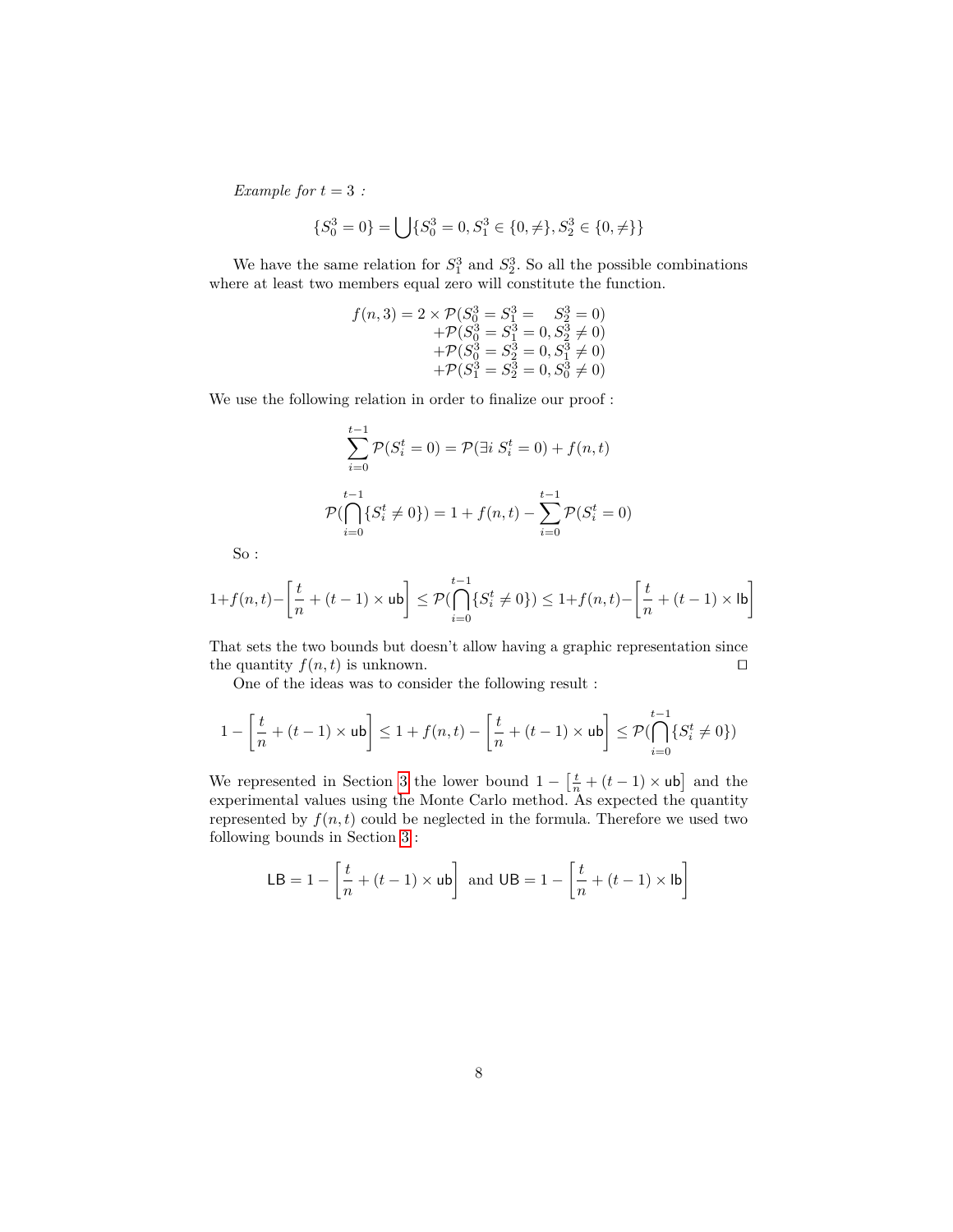# <span id="page-8-0"></span>**3 Experiments**

Simulations were made using PariGP, a free software used especially for its abillity to generate finite fields in the Galois field theory.

For the experimental approach we used the Monte-Carlo method. It uses the Central Limit Theorem and applied in our case to estimate the number of coefficients equal to zero for a given polynomial. We will detail in the next paragraph the procedure used in order to obtain the results. After that we will give the graphical representation of the simulated variables and the theoretical bounds. We will see that the possible distribution is very close to one of the bounds.





The probability that all coefficients are different from 0

First of all we simulated for a given number *t* of roots the corresponding polynomial. Then we counted the number of coefficients that equal zero. We repeated the simulation 3.000.000 times for each *t*. In our case the Monte Carlo method was applied to the variable : *number of coefficients that equal zero*.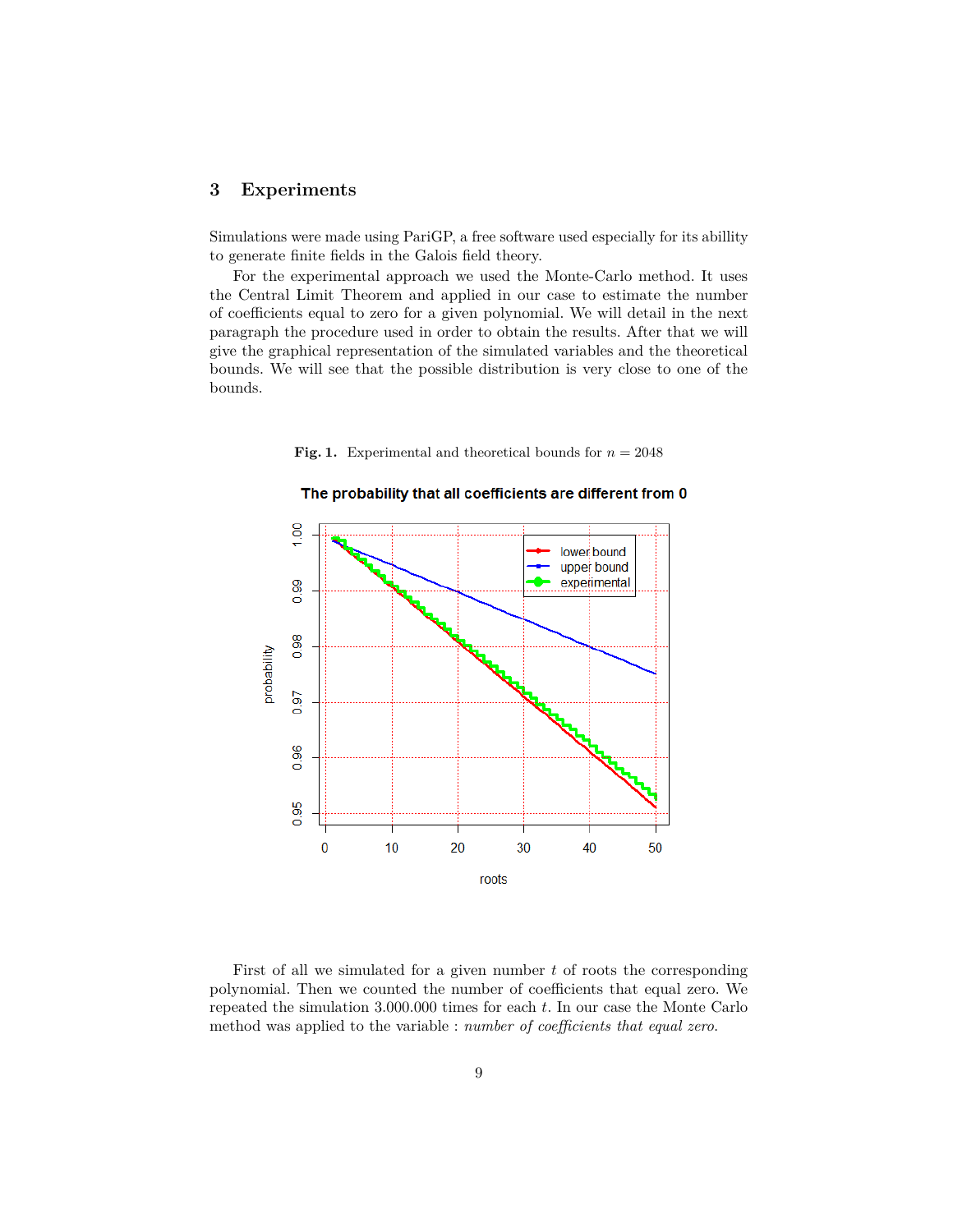*Results :* The figure illustrates the importance of the lower bound. Since we are interested in having less coefficients equal to zero the lower bound gives the folowing values :

classical parameters  $n = 2048$  and  $t \le 50$  we obtain  $P \ge 0.95$ ; 128-bit security [2960; 2288] Goppa code  $(t = 56)$  we obtain  $P \ge 0.9622$ ; 256-bit security [6624; 5129] Goppa code ( $t = 115$ ) we obtain  $P \ge 0.9651$ .

# <span id="page-9-0"></span>**4 Applications**

### **4.1 The McEliece Cryptosystem [\[16\]](#page-11-1)**

**KeyGen**: The first step is to generate the support  $\mathcal{L}$  and the Goppa polynomial  $g(x)$ . Once this step is achieved, we can build the parity check matrix and bring it into systematic form  $pk = (m, t, R^T, \mathcal{L})$ . The permutation *Π* and the Goppa polynomial  $g(x)$  form the secret key  $sk = (g(x), \Pi)$ *.* 

### *Encrypt :*

- Input : message  $\mathsf{m} \in \mathbb{F}_2^k$ , public key  $\mathsf{pk} = (m, t, R^T, \mathcal{L})$
- Output : ciphertext  $z \in \mathbb{F}_2^n$
- 1. Expand public key  $R^T$  to  $\mathcal{G} = [R^T | \mathcal{I}_k]$ ;
- 2. Choose a random *n*-bit error-vector with  $wt(e) = t$ ;
- 3. Encode  $z = m\mathcal{G} \oplus e$ ;
- 4. Return z*.*

#### *Decrypt :*

- Input : ciphertext  $\mathbf{z} \in \mathbb{F}_2^n$ , secret key  $\mathsf{sk} = (g(x), \Pi)$
- Output : message  $m \in \mathbb{F}_2^k$
- 1. Find *e* ′ using D*ecode*(z*,*sk)
- 2.  $m \leftarrow$  the first *k* bits of  $z \oplus e'$
- 3. Return m*.*

D*ecode*(*., .*) is a decoding algorithm used for the Goppa codes.

### **4.2 Side-channel attacks**

The most important side-channel attacks treated in the scientific literature are timing attacks. They operate on the software implementation of the McEliece PKC and can be classified by their goal:

- 1. Recover the secret message ( in [\[23,](#page-11-14)[1\]](#page-10-3))
- 2. Recover the secret key, fully or partially ( in [\[22](#page-11-15)[,21,](#page-11-16)[20\]](#page-11-17))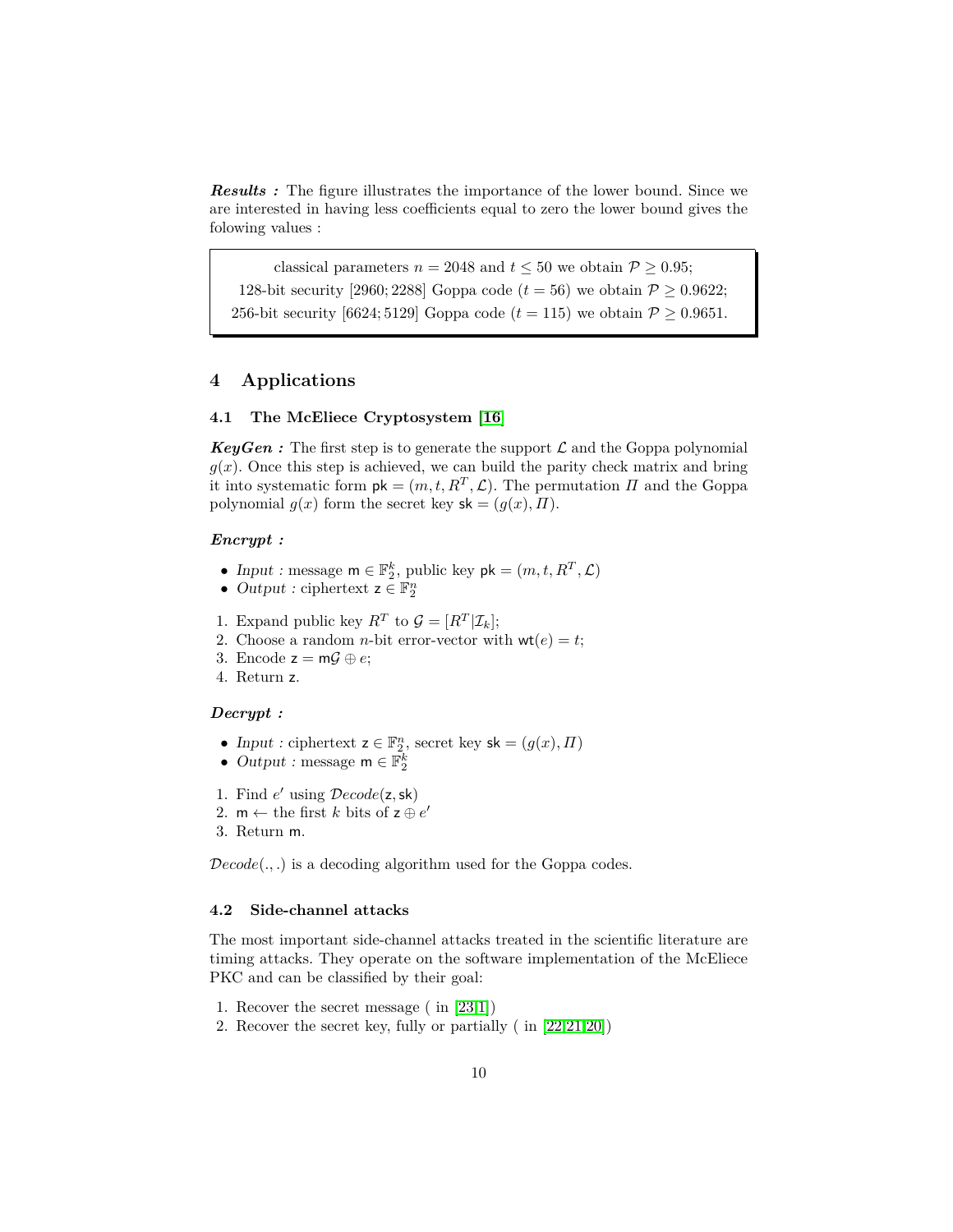The type of attacks aiming to recover the secret message exploit timing differences between  $deg(\sigma_1) = t$  and  $deg(\sigma_2) = t - 1$ . The countermeasures proposed manipulate  $\sigma(x)$  so that if  $\deg(\sigma) < t$  the designer should either

- 1. deterministicaly add coefficients so that  $\deg(\sigma) = t$  and all coefficients are non zero
- 2. use coefficents from the non-support so that  $deg(\sigma) = t$  and all coefficients are non zero

*Countermeasure* Our idea is that the second part of the statement *make sure that all coefficients are non zero* is already verified by [2.](#page-2-0) So we should only manipulate the degree of  $\sigma$ . Then the probability of having at least one coefficient equal to zero in  $\sigma$  is extremely low.

### **4.3 CFS signature scheme**

In the CFS signature scheme, a small number *t* is used due to the density of the Goppa codes. It was proven in [\[9\]](#page-11-18) that the decoding algorithm must be repeated in average *t*! times. Decoding Goppa Codes for CFS with the recommended values gives the following result :

for  $n = 2^{16}$  and  $t \le 10$  we obtain  $P > 0.999$ .

# <span id="page-10-2"></span>**5 Conclusion**

In this article, we have treated the simple roots polynomial problem. We have shown that the structure is such that timing attacks are difficult to be applied, since most of the  $\sigma$ -coefficient are different from 0. The security comes directly from the structure of the Galois field and the form of the error-locator polynomial.

#### **6 Acknowledgements**

We would like to thank Alain Couvreur and Michael Bulois for their help and comprehension. We would also like to thank Florent Bernard for his support.

# **References**

- <span id="page-10-3"></span>1. Roberto Avanzi, Simon Hoerder, Dan Page, and Mike Tunstall. Side-channel attacks on the McEliece and Niederreiter public-key cryptosystems. In *Cryptology ePrint Archive, Report 2010/479*, 2010.
- <span id="page-10-0"></span>2. Daniel J. Bernstein, Johannes Buchmann, and Erik Dahmen. *Post-Quantum Cryptography,Springer*. 2009.
- <span id="page-10-1"></span>3. Daniel J. Bernstein, Tung Chou, and Peter Schwabe. McBits: fast constant-time code-based cryptography. 2013.0616.